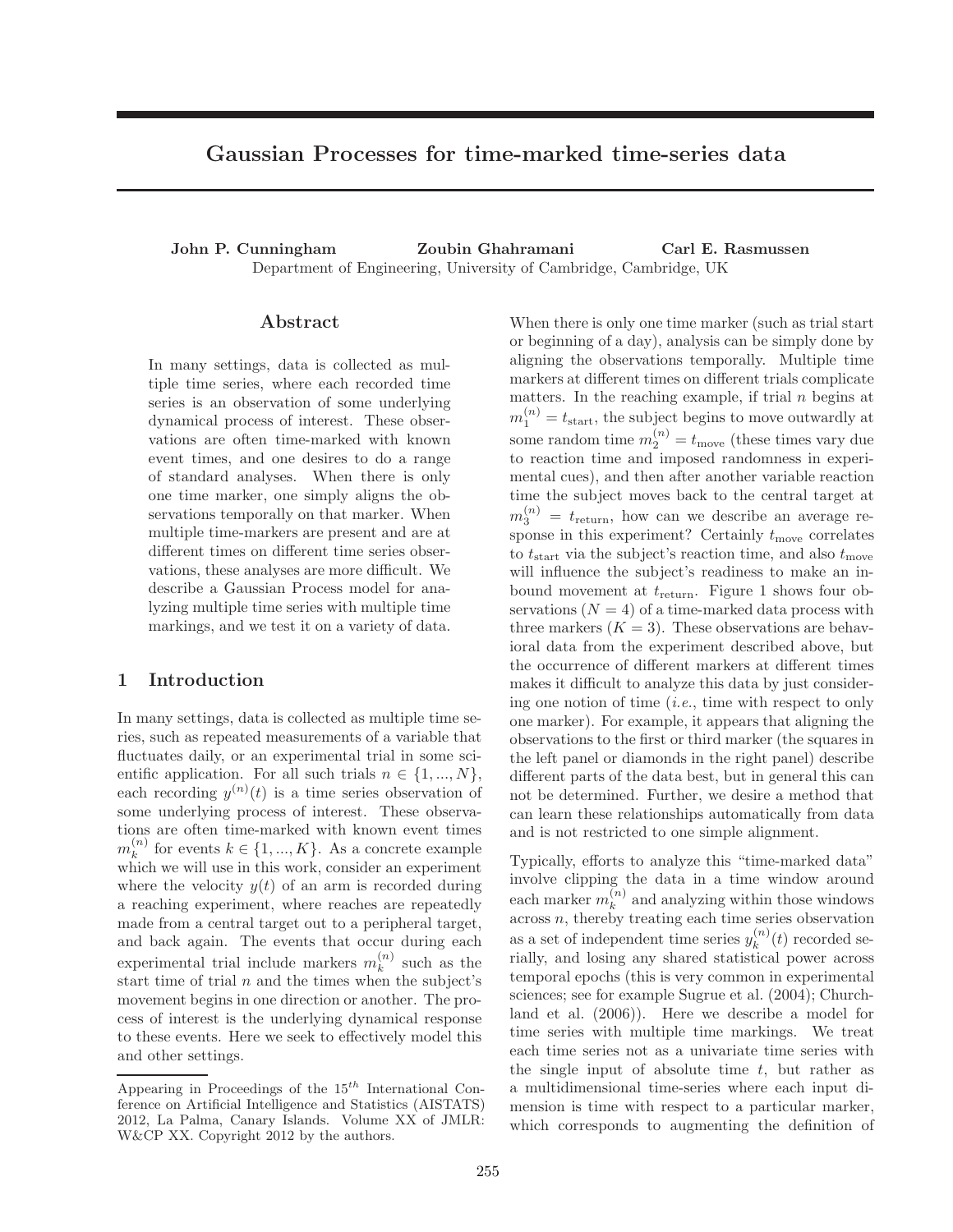

Figure 1: Four observations of time-marked data  $(N = 4)$ . The squares, circles, and diamonds correspond to each of the three  $(K = 3)$  markers. In the left panel, all four time series observations are aligned to the first square marker  $m_1$ . In the middle and right panels, the same observations are plotted with respect to the occurrence of the second and third markers, respectively. These four observations have been shared with us from a larger set of behavioral experiments (Cunningham et al., 2011) and are part of the first data set that will be analyzed in this work.

 $y(t)$  to a K-dimensional input  $y^{(n)}(t, \mathbf{m}) = y^{(n)}(t) =$  $y^{(n)}([t-m_1^{(n)},...,t-m_K^{(n)}]).$  Gaussian Processes (see Rasmussen and Williams (2006) for a thorough background) allow a convenient and natural framework for regression of a signal  $y(\cdot)$  against time in this multidimensional extension, and we model time-marked time series within this GP framework.

While this approach will address the general problem, to accurately model this sort of data, more consideration is warranted. Specifically, a GP (and our basic multidimensional time-marked GP) is acausal, in that the signal  $y^{(n)}(t)$  is influenced by the times of future events. While appropriate in some scenarios, in many settings it is desirable to enforce causality. In a causal multidimensional model, the observation could only be influenced by the occurrence of a particular marker after that marker occurs. We develop a causal GP model. While other non-parametric Gaussian Processes have been studied (Sampson and Guttorp, 1992; Nott and Dunsmuir, 2002; Schmidt and O'Hagan, 2003; Murray-Smith and Pearlmutter, 2003; Paciorek and Schervish, 2006, 2003), we consider in depth the particular case of causal GPs.

Of course, GP are not the only possible framework for analyzing such a model. Other statistical frameworks such as splines could be brought to bear on the problem of time-marked data and for causality. However, GP offer a principled non-parametric approach that incorporates causality and these multiple timemarkers in a natural way. Furthermore, other attractive features of Bayesian non-parametrics are inherited by our choice of GP: for example, the automatic relevance determination (ARD) properties of learning lengthscale hyperparameters of particular covariance kernels can lend insight about the relevance of particular time markers to the measured behavioral response.

Our construction for causal GP models of time-marked data is simple, analytically tractable, and computationally efficient, and it recovers classical smoothing procedures as a special case. We demonstrate the model and test it on different types of data. This approach outperforms conventional methods. Thus, consideration of temporal event markers may have impact across a range of time series analyses.

### 2 Models for Time-Marked Data

We model time-marked time series as data over a multidimensional input space, where each input dimension is defined as time with respect to each given time marker or event time. As such, this GP is a conditional model, conditioned on both the event-markers and input times. Specifically, we say a collection of N time series  $\{y^{(n)}(t)\}_{n=1,\ldots,N}$  with given time markers  $\{m_k^{(n)}\}$  ${k \choose k}$ <sub> $k=1,...,N \atop k=1,...,K$ </sub> are drawn from a GP with timemarked covariance  $k_{\text{TM}}$ :

$$
k_{\rm TM}\left(t_i^{(p)}, t_j^{(q)}\right) = k \left(t_i^{(p)} - \begin{bmatrix} m_1^{(p)} \\ \vdots \\ m_K^{(p)} \end{bmatrix}, t_j^{(q)} - \begin{bmatrix} m_1^{(q)} \\ \vdots \\ m_K^{(q)} \end{bmatrix}\right)_{(1)}
$$

where the superscripts  $p$  and  $q$  indicate that the data points in question come from two possibly different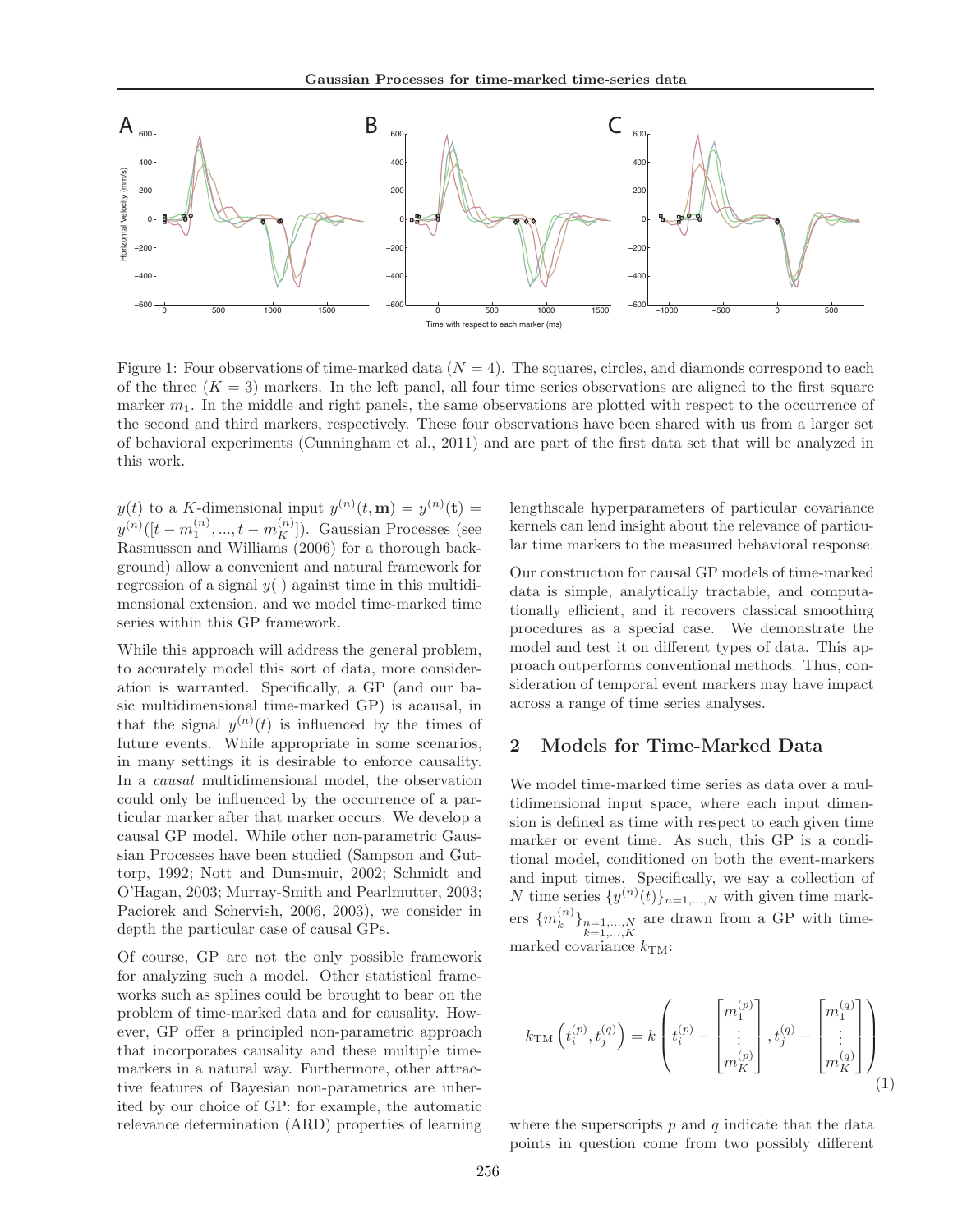time series observations. We have used the subscript TM to highlight the fact that a time-marked GP is simply a particular choice of covariance. For example, we can choose a squared exponential kernel with lengthscales  $l_k$ , and then:

$$
k_{\text{TM}}\left(t_i^{(p)}, t_j^{(q)}\right) = \sigma^2 \exp\left\{-\sum_{k=1}^K \frac{1}{2l_k^2} \left(\left(t_i^{(p)} - m_k^{(p)}\right) - \left(t_j^{(q)} - m_k^{(q)}\right)\right)^2\right\}.
$$
\n(2)

### 2.1 Causal Gaussian Processes

As noted above, modeling causality is often a natural desire in these settings. Formally, we define a causal GP  $y(t) \sim \mathcal{CGP}(0, k)$  where  $t \in \mathbb{R}^K$  and  $k(\cdot, \cdot)$  is a stationary, positive semi-definite kernel function. Unlike a typical stationary GP, a causal GP has the nonstationarity property that, for a given  $\omega \in \Omega$  (a single outcome from the sample space),  $y(\mathbf{t}_1, \omega) = y(\mathbf{t}_2, \omega) \;\; \forall \;\; \mathbf{t}_1, \mathbf{t}_2 : (\mathbf{t}_1)_+ = (\mathbf{t}_2)_+, \text{ where }$  $(\cdot)_+$  is the positive part of the vector **t**. In words, this means that the signal is flat in the direction of each dimension in the negative halfplane of that dimension. For simplicity, in this definition we have defined causality with respect to the origin  $t = 0$ , but this can be generalized to any point by replacing  $(\cdot)_+$  with  $(\cdot)_{\geq \gamma}$ , or to enforce anticausality with (·)−. It is also worth noting that this definition of causality is equivalent to enforcing that a draw  $y(\mathbf{t})$  will have  $\frac{\partial y(\mathbf{t})}{\partial t_k} = 0 \forall t_k < 0$ (or  $t_k < m_k$  in the non-origin case). In one dimension, this definition reduces to the familiar notion of a signal  $y(t)$  that is constant until it causally responds to an event  $m_k$  (or the origin).

To model a causal GP, one might first consider conditioning on fictitious observations of a fixed value in the past, effectively constraining that part of the draw. Despite closure under conditioning being a convenient and frequently used property of the Gaussian, in the context of a causal GP, conditioning is theoretically and practically inappropriate (see for example Popov (2008)), and thus we will not consider this possible model further.

Instead, one might choose to warp the input space to enforce causality, namely  $y(t)$  =  $x(h(t))$ , where  $h(t) = t \mathcal{I}(t > 0)$ , and  $x(t)$  is a stationary GP. These time warpings, also sometimes called spatial deformations (Sampson and Guttorp, 1992; Schmidt and O'Hagan, 2003), preserve the GP by definition. These other works focus on inferring nonstationary warping/deformation mappings using splines and multidimensional scaling (Sampson and Guttorp, 1992) or with a GP mapping true space  $t$  to deformed space  $h(t)$  (Schmidt and O'Hagan, 2003). The focus of those works is thus very different from this work, where we presume a fixed, known warping. Furthermore, the existence of a fixed, simple warping simplifies inference and learning considerably.

One might also consider a nonstationary linear filter  $y(t) = \int x(u)g(t, u)du$ , for a suitably defined filter  $g(t, u)$ . This filter can be any function, but to enforce causality as defined above we use:

$$
g(t, u) = \begin{cases} \delta(u) & t < 0 \\ \delta(t - u) & t \ge 0 \end{cases} \tag{3}
$$

where  $\delta(\cdot)$  is the Dirac delta. If  $x(t)$  is a GP with covariance  $k_x$ , then  $y(t)$  is a causal GP  $y(t) \sim$  $\mathcal{CGP}(0, k_x)$ . Extending either this filtering definition or the time warping definition to higher input dimensions is trivial - either definition is just repeated on all input dimensions.

Linear filtering is a convenient, simple, and theoretically sound way to construct a causal GP. In fact, it is just a generalization of the time warping example above, which can be simply seen by using a specific filter  $g(\mathbf{t}, \mathbf{u}) = \delta(h(\mathbf{t})-\mathbf{u})$ , from which we see that  $y(\mathbf{t}) =$  $\int g(\mathbf{t}, \mathbf{u}) x(\mathbf{u}) d\mathbf{u} = \int \delta(h(\mathbf{t}) - \mathbf{u}) x(\mathbf{u}) d\mathbf{u} = x(h(\mathbf{t})).$  The filter  $g(t, u)$  can also express more complex relationships, such as AR or MA properties, which are an important consideration outside the scope of this work. However, the instantaneous relationship of the type  $g(\mathbf{t}, \mathbf{u}) = \delta(h(\mathbf{t}) - \mathbf{u})$  suffices for the causal GP setting of interest here. Thus, as far as causal GP are concerned, these two models are equivalent. Hereafter we claim this model is the simple and appropriate choice for causal GP.

Conveniently, with the time-marked model and the causal GP, we can now easily make a causal timemarked GP:  $\{y^{(n)}(t)\}_{n=1,\dots,N} \sim \mathcal{CGP}(0, k_{TM})$ , which amounts to replacing  $(t_i - m_k^{(p)})$  $\binom{p}{k}$  with  $h(t_i-m_k^{(p)})$  $\binom{(P)}{k}$  above in Equation 2. By construction, the causal or acausal time-marked data model is a set of mappings of the input space of a standard GP, which allows this model to inherit all conventional GP machinery. Thus we defer learning and inference to standard literature such as Rasmussen and Williams (2006). Draws from this process and the corresponding time series observations (one dimensional slices) are shown in Figure 2.

GP models typically include terms for observation noise, and that can be easily done here also by adding independent noise covariance to each observation. Because our observations themselves are time-series, it often makes sense to add temporally colored noise rather than (or in addition to) the more standard white Gaussian noise at every data point. The intuition here is that each time-series measurement may have its own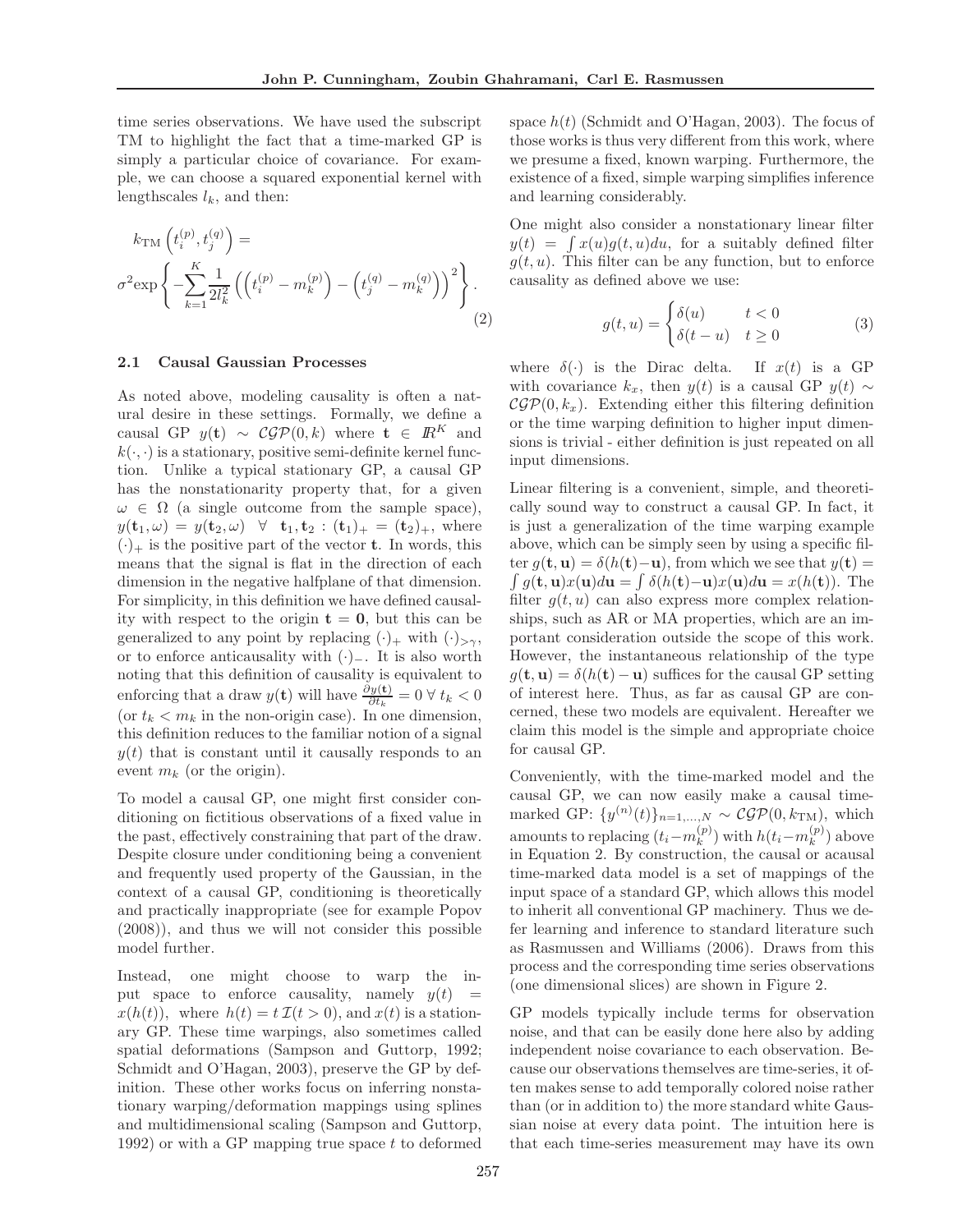

Figure 2: GP time-marked data model. Panel A shows an acausal model with lines which show the progress of time in each of the  $N = 4$  trials. The projection of the surface onto these lines - namely the time series observation itself - is shown in Panel B. Panels C and D show the same features for a causal model.

temporally-varying signal that varies trial-to-trial, in addition to the common underlying dynamical process. In our experiments, we add colored noise terms modeled independently across N trials with a standard squared exponential kernel. To be concrete, our final causal time-marked data covariance for our experiments will be:

$$
k_{\rm TM} \left( t_i^{(p)}, t_j^{(q)} \right) =
$$
  

$$
\sigma^2 \exp \left\{ - \sum_{k=1}^K \frac{1}{2l_k^2} \left( h \left( t_i^{(p)} - m_k^{(p)} \right) - h \left( t_j^{(q)} - m_k^{(q)} \right) \right)^2 \right\}
$$
  

$$
+ \delta(p - q) \sigma_r^2 \exp \left\{ - \frac{1}{2l_r^2} \left( t_i^{(p)} - t_j^{(q)} \right)^2 \right\}
$$
  

$$
+ \delta(p - q) \delta(t_i^{(p)} - t_j^{(q)}) \sigma_v^2, \quad (4)
$$

where the second term is colored noise that is 'private' to each time series observation and does not involve time markings, and the third term is conventional additive noise at every data point  $(\sigma_v,$  which we set to be small and do not learn in our experiments). The hyperparameters of this covariance -  $\{\sigma, l_1, ..., l_K\}$  for the time-marked component and  $\{\sigma_r, l_r\}$  for the noise term - can be readily learned from data jointly according to standard GP procedure. Also, this model inherits the computational complexity of other GP, but can also benefit from the literature in fast GP, such as Snelson and Ghahramani (2006).

#### 2.2 Alternative models for time-marked data

We now briefly discuss alternative ways in which such data has been treated, which will serve as our comparison in the following experiments. First, the simplest algorithm for analyzing time-marked data is to simply ignore the presence of time markers altogether. We can treat the data as conventional time series and use GP regression accordingly. This choice is a special case of a time-marked data model where  $K = 1$ . One can also do basic averaging of the time series observations instead of GP regression, since we have all datasets at a fine enough resolution to average all training data directly.

Second, when time-markers are recognized as important features in a data set, often it is handled by 'clipping' the data: ad hoc temporal windows are chosen around each marker, and data is treated as a set of K independent time series, with each trial aligned to the kth marker in the kth window. On each of these clipped windows, GP regression or simple averaging can be used interchangeably. Clipping models have often been used in experimental science (for example Sugrue et al. (2004); Churchland et al. (2006)). Despite its simple description, this model has a number of critical drawbacks. First, there is no notion of causality, and in addition the time of other events can not effect the analysis of the data belonging to a particular window. Second, this clipping model suffers from an inability to share statistical power across time epochs. Third and perhaps most importantly, the actual size of the windows for analysis can not be chosen without guessing. Finally, also critically, any choice of windows will necessary over-count or under-count particular pieces of data, which confounds analysis considerably.

### 3 Experiments and Results

We have introduced causal GP and their application to analyzing time-marked time series data. To validate the utility of the model, we now show regression on a range of time-marked data sets. First, we describe the experimental conditions and sources of these data, and then we show results for our GP methods and for many other possible methods. In all cases, the timemarked causal GP has lower error in regression on held out test data, indicating the utility of this model in experimental analysis.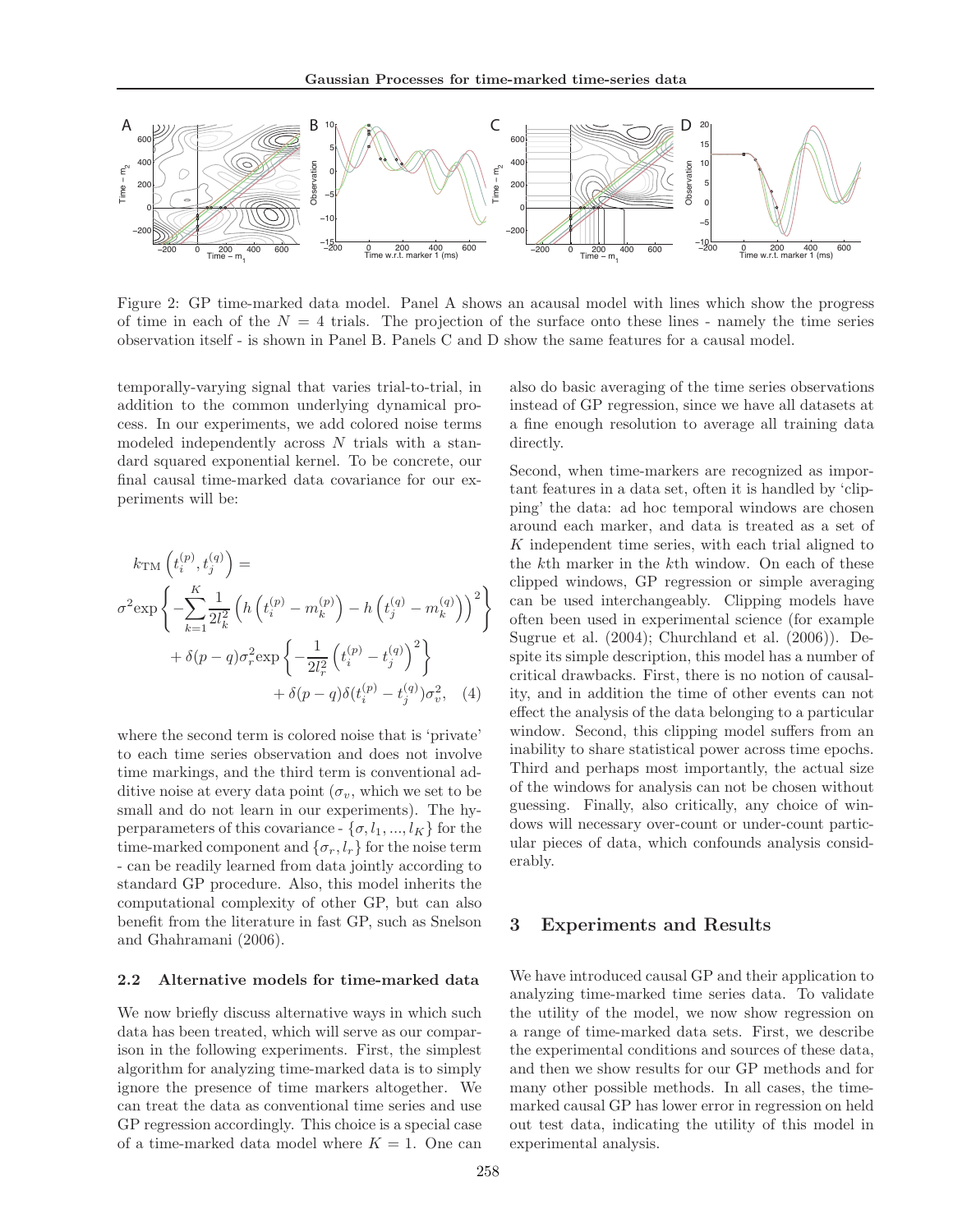

Figure 3: Panel A: five observations from the game-weekend traffic dataset of Section 3.1.2. This data has five markers: square - start of the weekend; circle - 1hr before the start of the Saturday game; diamond - 1hr before the end of the Saturday game; upward triangle - 1hr before the start of the Sunday game; downward triangle - 1hr before the end of the Sunday game. These examples show the superposition of standard daily oscillations and game-related traffic spikes that occur at variable times. Panel B: Ten observations from the neural firing rate dataset of Section 3.1.3. This data has four markers: square - start of the experimental trial; circle - time of the 'target on' cue; diamond - time of the 'go' cue; upward triangle - 150ms before the movement onset.

#### 3.1 Data sets

Here we introduce the data sets that we will use to test the performance of time-marked data models.

#### 3.1.1 Arm Reach Data

The first data set involves human subjects making point-to-point arm movements between two on-screen targets - a central target in the middle of the screen and a peripheral target 80mm to the right of the central target. Each time series observation  $y^{(n)}(t)$  (for  $n \in \{1, ..., 13\}$  in this case) begins when the subject's hand is at rest at the central target. After 20ms, the central target is turned off, the peripheral target is turned on, and the subject reacts and moves to that target, coming to rest when touching the peripheral target. After the subject remains at the peripheral target for 500ms, the central target is again turned on, and the subject reacts and moves back to the central target. The data of interest is the horizontal velocity of the hand, shared with us directly from the experiments in Cunningham et al. (2011). These data are a larger data set  $(N = 13)$  from which we drew the four representative observations shown in Figure 1. This data is time marked with three markers (shown in Figure 1): the beginning of the experimental trial, the movement onset of the outbound reach, and the movement onset of the inbound reach.

#### 3.1.2 Gameday Traffic Data

Time-marked data appears in broader contexts than experimental science, such as economics and finance (where for example equity volatility may depend both on calendar events and company-specific events), and population dynamics. Here we investigate one such case of automobile traffic on a Los Angeles highway: this data measures the number of cars on the Glendale offramp of US-101 North during weekends in 2005 (this data was previously used in Ihler et al. (2006)). The data consists of the number of cars on the offramp every five minutes, which we have summed to be a data point every half hour. Five observations from this dataset are shown in Figure 3A. The particular choice of the Glendale offramp is interesting due to its proximity to the LA Dodgers baseball stadium, where weekend games see attendance of 40-55 thousand people. Figure 3A shows the expected day/night increase/decrease in traffic (time-marked with conventional "time of day"). In addition, traffic fluctuates significantly in response to the end of a game (but less so the start, given the highway configuration). Our dataset has eleven  $(N = 11)$  48-hr weekend periods with both Saturday and Sunday games at Dodger Stadium. The games begin and end at variable times, and thus this "game-weekend traffic data" is time-marked with five events  $(K = 5)$ : start of the weekend, 1hr before the start of the Saturday game, 1hr before the end of the Saturday game, 1hr before the start of the Sunday game, and 1hr before the end of the Sunday game. An hour before these events is used because that is a sensible time to consider the effect of a base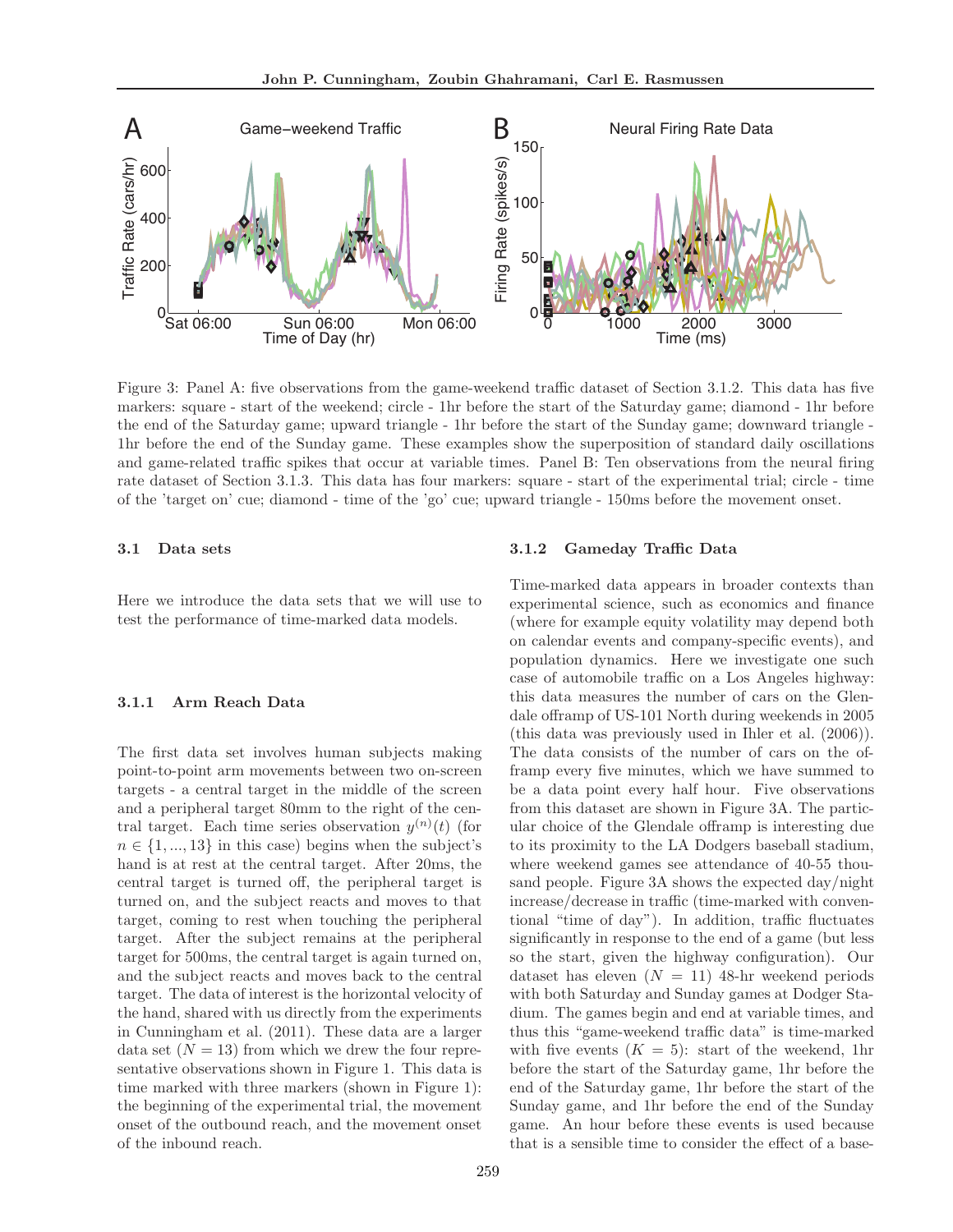ball game on traffic, as people tend to arrive and leave early. With this dataset we also analyze just the Saturday "gameday traffic data" to add another set of results. Here we use just the first 24hrs of data, and only the events from Saturday games  $(K = 3)$ .

### 3.1.3 Neural Firing Rate Data

The last data set is electrophysiological recordings of a neuron's spiking activity. These data, shown in Figure 3B, were recorded from a subject's motor cortex while the subject did  $N = 10$  identical curved reaches. Spiking data was shared with us from and recorded as described in Churchland et al. (2010) (neuron 184, condition 24), and firing rates were calculated by smoothing the point process data with a Gaussian kernel of  $\sigma = 26$ ms, which is conventional for neural firing rate analysis. The data we analyze here is those smoothed data points binned to give one data point every 50ms. Each trial proceeded with the following events: the trial began at time  $t_{\text{start}}$ ; the reach was instructed, but the subject was not allowed to move, at random time  $t_{\text{target}}$ ; the cue to reach was given randomly at  $t_{\text{go}}$ ; and fourthly  $t_{\text{move}-150\text{ms}}$  is marked as 150ms before the beginning of the reaching movement (the time by when movement related neural activity should be largely present).

### 3.2 Evaluation methods and metrics

To test performance in all data sets, we used leave-oneout cross validation (LOOCV). Specifically, for each of the  $N$  time series observations, we held that observation out as the test set, and we trained the model of Equation 4 on the remaining training set. This learned model was then used to infer the held out test data. The predicted test data is then compared to the true test data, and the root mean squared error (RMSE) between the inferred and the true is calculated across all N LOOCV test observations. RMSE is a more appropriate choice here than likelihood, for two reasons: first, we compare our GP method to non-probabilistic averaging methods; and second, in many settings researchers are principally concerned with RMSE, so this metric has practical value. Examples of true data and prediction from LOOCV data are seen in Figure 4 for the neural data, where we show results on a single trial for all model choices, which are as follows:

i. Conventional GP regression Here we consider only the absolute time of the observations from the beginning of the observation. This case is equivalent to ignoring the subsequent timemarkers and doing standard GP regression. As seen in Figure 4A, this case demonstrates the failure of ignoring known heterogeneity in the temporal structure of the observations.

- ii. Conventional Averaging. This is the same as above, except we use simple averaging across the training series instead of GP regression. Because averaging is often used in experimental contexts, it is important to compare to these simple non-GP options. The point here in Figure 4A is to show that the GP is not significantly reducing the error over averaging - indeed, the results are quite similar. The reduction in error will come from considering time-marked data appropriately, which the GP does naturally.
- iii. Clipped GP regression. As seen in blue in Figure 4B, time-marked data is often handled by clipping. Here we do so, performing GP regression in each epoch. Each epoch is chosen uniformly over a range of experimentally reasonable possibilities (for example, the neural data epochs start 200- 400ms before a marker and end 400-600ms after).
- iv. Clipped Averaging (Figure 4B in red). Here we do the same clipping procedure as above, but within epochs we simply average the training data. This method is the conventional procedure in experimental literature and thus is an important comparison point.
- v. Acausal Time-marked GP. Figure 4C shows the results in blue of GP inference with the acausal time-marked GP model. This model does a superior job modeling the occurrence of the large peak in the data, and indeed the error is accordingly reduced.
- vi. Causal Time-marked GP. Finally, Figure 4D shows the results in blue of GP inference with the causal time-marked GP model. By inspection this model is the best at modeling all features of the data, which will be seen also in the overall RMSE.

Figure 4 and the above description of the six comparison cases give an indication that appropriately modeling time-marked time series data can have significant effect on the quality of regression. For brevity we do not show an example of the results on the reaching or traffic data, but those examples tell a similar story.

The neural data provides interesting results for discussing the features of the time-marked data model, as shown in Figure 4. First, by inspection of the true data (green trace) and the remainder of the data set shown in Figure 3, it is unclear how strong the underlying dynamical process is, as the data are highly noisy and hold no obvious features like the reach and traffic data. The conventional GP and averaging models in Figure 4A reflect this noisiness - this panel shows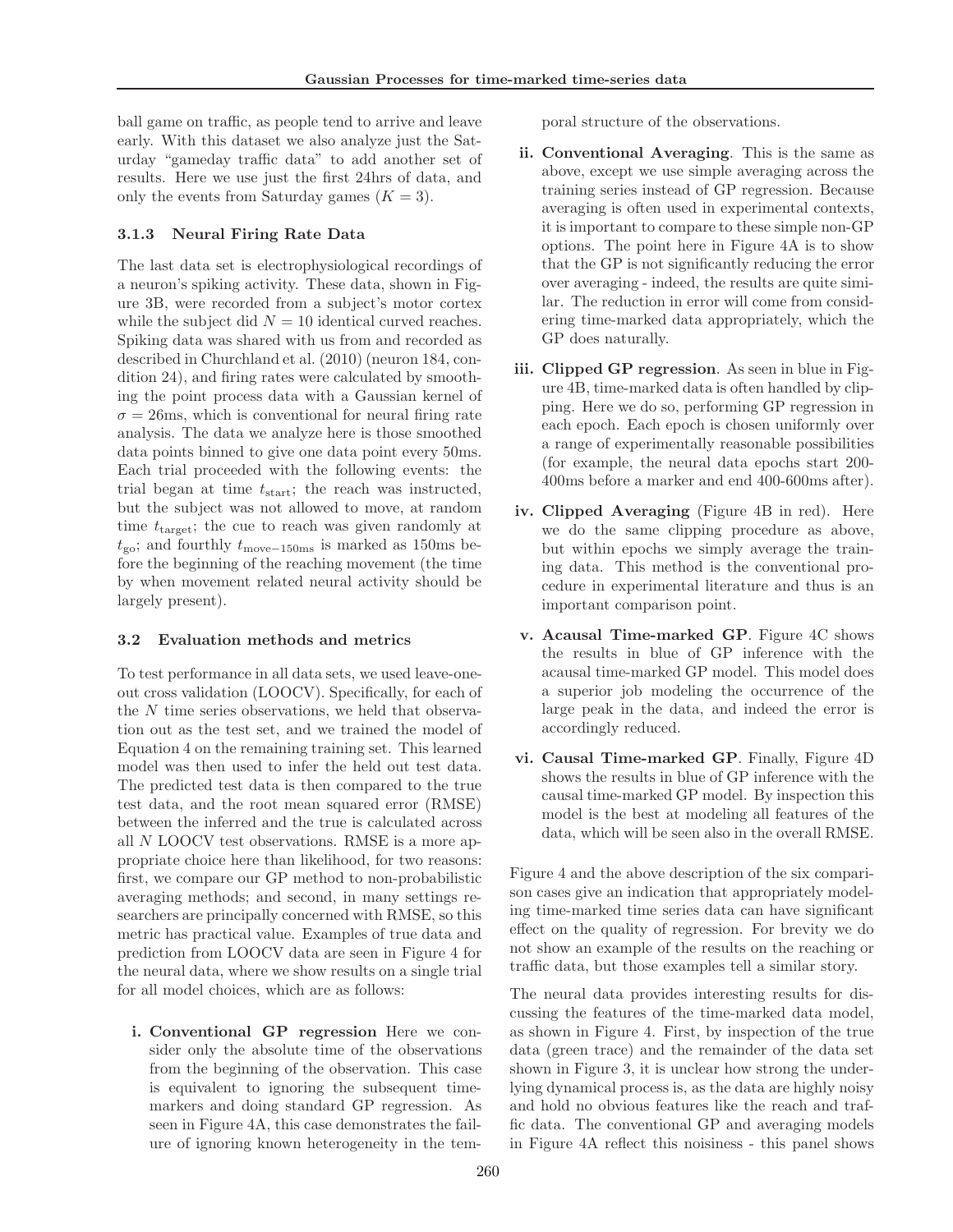

Figure 4: Example results from different model choices in the neural firing rate data. In all panels, the green line is the same true observed data (a representative sample). Each panel demonstrates a different model choice. Panel A shows conventional regression. The blue line shows GP inference (posterior mean based on the learned hyperparameters and LOOCV training set), and the red line shows the result of simple averaging. Panel B shows the same results for the clipping method, with GP regression (blue) and averaging (red). Panels C and D show the results of the time-marked GP model, for an acausal GP and a causal GP.

a lowly increasing function but assigns most of the data variance to noise. The clipping model of Figure 4B shows a spike around the last marker but is largely uninstructive and counfounding. On the other hand, the time-marked models in Figure 4C and D tell a different story: both predict a fairly inactive signal until the last marker, when a large spike in activity is then followed by a ramp for the last 800ms. The time-marked data model is able to model these shared features without data snooping or any heuristic realignments of the data.

Finally, the example in Figure 4C and D also nicely demonstrates the difference between the causal and acausal models. Both models infer the latter half of the time series very similarly. However, because the acausal model has learned a higher variance and shorter lengthscale to model the latter half of the data, it is also reflected in the first half, where the model is seemingly fitting noise. On the other hand, the causal model better assigns early variability to noise, inferring a flat response and correctly assigning the causal influence of the last time-marker.

This benefit of the causal model also raises an important caveat: while the acausal time-marked model is invariant to shifts in the time-markers, the causal model is not. Here for example, the last marker is 150ms before the subject's movement begins, which is a sensible time given delays between neural activity and corresponding movement. If instead we inappropriately chose 150ms after the movement, the causal model would produce a different result (and our tests with this indicate a higher error). Thus, one should take care to choose the event times in a dataappropriate manner when using the causal model.

#### 3.3 Summary of Results

Thus far we have only seen example results. We now show the overall LOOCV errors for all datasets, summarized in Table 1. There are a few key takeaways. First, in all cases we see that a time-marked model outperforms - often significantly - competing models, either those that ignore time markings (the leftmost two columns of Table 1) or those that clip the data (middle two columns). As a reminder, the time-marked GP model includes the special case of one time marker  $(K = 1)$ , and thus "ignoring time" markings" is a choice contained in our more general time-marked model class. Furthermore, the clipping method is problematic in that a heuristic choice of window interval (the amount of time before and after each marker to consider) is required, and also that all window choices require either double counting some data or not including it at all. Thus, given the inferior performance and practical complications of clipping models, we claim that time-marked GP models are a superior choice for modeling this sort of data.

The second key takeaway is that the causal model always outperforms the acausal model, sometimes considerably. The largest performance difference comes in the neural data, where the design of the data suggests that serious improvements should be seen by causal modeling, as the causal model prevents fitting noise in early parts of the trials. In other data sets, small performance gains are still seen even where we would not expect a big difference from enforcing causality. This may seem surprising since causal models are a special case of acausal models. However, the changes in these data should be in fact causal, as the occurrence of events causes a change in the observation in a causal fashion (for example, the end of a baseball game causes traffic to spike). Thus this is another example of an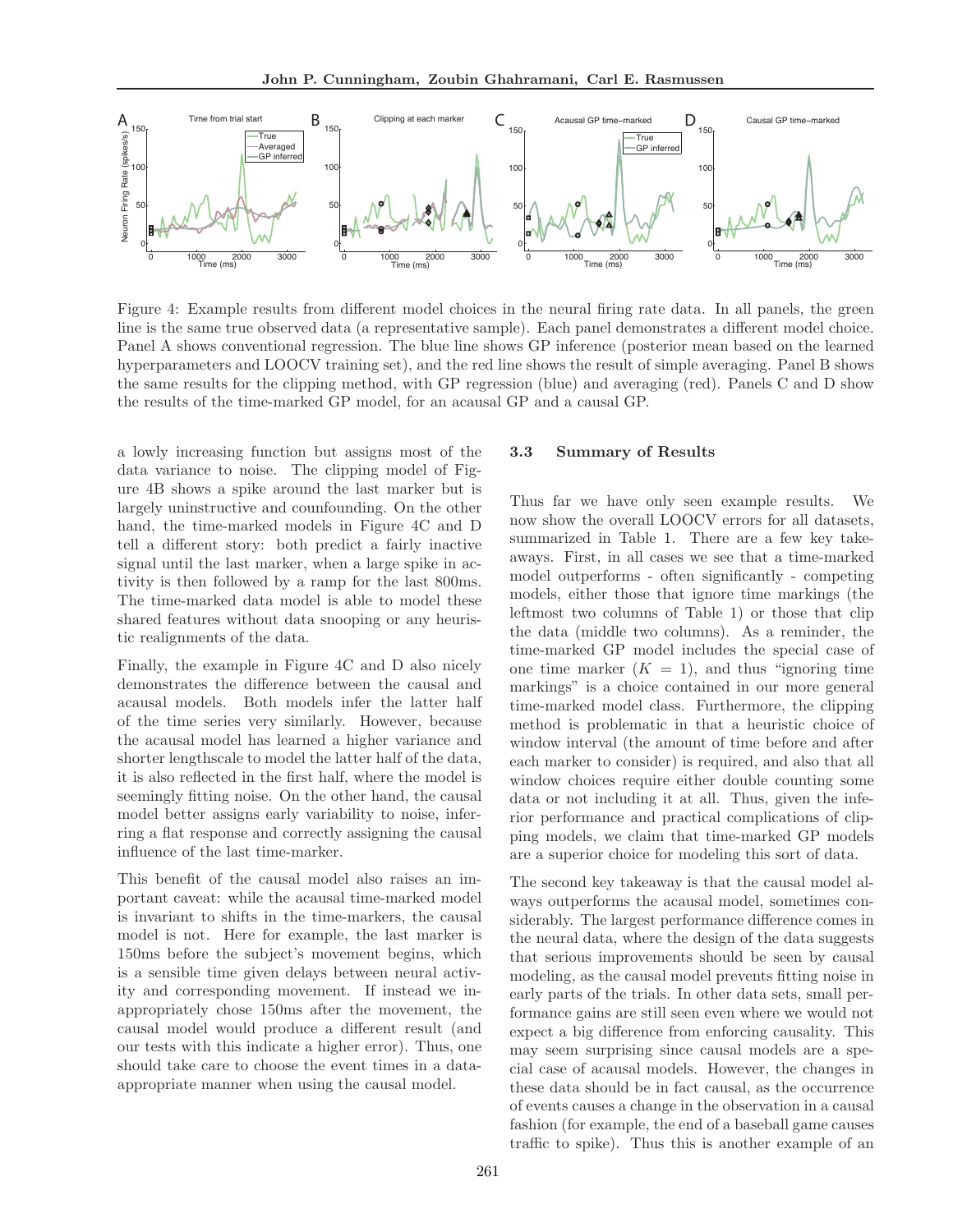Gaussian Processes for time-marked time-series data

|                                       | LOOCV test error (RMSE) |           |          |           |                |        |  |
|---------------------------------------|-------------------------|-----------|----------|-----------|----------------|--------|--|
|                                       | Time from start         |           | Clipping |           | Time-marked GP |        |  |
|                                       | GP                      | Averaging | GP       | Averaging | Acausal        | Causal |  |
| Arm Reach<br>Velocity $\langle$ mm/s) | 96.2                    | 96.5      | 70.8     | 69.8      | 61.2           | 56.2   |  |
| Game-weekend<br>Traffic $(cars/hr)$   | 58.6                    | 58.2      | 73.4     | 71.0      | 53.9           | 52.6   |  |
| Gameday<br>Traffic $(cars/hr)$        | 59.6                    | 59.4      | 66.0     | 65.6      | 44.5           | 43.2   |  |
| Neural Firing<br>Rates ( $spikes/s$ ) | 20.8                    | 21.4      | 18.4     | 18.3      | 19.4           | 15.7   |  |

Table 1: Performance of Algorithms on all data sets. All results shown are RMSE between the true time-series observation and the inferred observation based on the remaining data used as a training set (standard LOOCV). To give average performance, error for clipping results is the RMSE over ten reasonable choices for the time windows over which the data was clipped. Furthermore, the GP results are RMSE for the posterior mean of the learned model, *i.e.*, after hyperparameter optimization on the LOOCV training set. We show the average error over ten random initializations of the hyperparameters, though all the learned models and their errors were very similar. In all cases, the time-marked GP model outperforms competing models. Furthermore, the causal GP always improves performance, though in some cases only to a small degree compared with the acausal time-marked GP model.

appropriately constrained prior model class improving generalization to test data.

We noted previously that RMSE is the natural metric here as it allows comparison of all these methods, and because it is commonly used in these settings. For the probabilistic models, the marginal likelihood of the learned model is also a potential choice. Using this metric, the performance hierarchy remains the same: the time-marked model always significantly outperforms the GP regression that ignores time-markings, and further the causal model outperforms the acausal model. Interestingly, when comparing the causal and acausal models, the marginal likelihood reflects a larger benefit to the causal model in the traffic data sets, but no performance difference in the neural data. The benefit in the arm reach data is of similar magnitude in both likelihood and RMSE. Nonetheless the story is unchanged: the time-marked data models have significantly better performance, and the causal model outperforms the acausal model.

## 4 Discussion

We have introduced a model for analyzing timemarked time-series data, data which occur frequently in experimental science and beyond. Our GP model significantly outperforms alternatives and does so in a sensible probabilistic framework. We also introduced causal GP and showed that this constrained model class outperforms further on all datasets we have analyzed.

can both be boiled down to simple mappings of the input space and the given data markers. As such, this model can be seen as a particular choice of covariance function. Conveniently, this structure allows us to compose these methods with many existing GP technologies, such as different observation models (Kuss and Rasmussen, 2005) or sparsification methods (Snelson and Ghahramani, 2006). This structure also allows learning and inference to be entirely standard, and thus our model can be easily added to existing GP software packages.

In this work we stipulate the knowledge of time markers, and in the causal case these markers induce a change in the observation. Thus this work can be seen as complementary to work in change-point detection, where models have been developed to learn where such events occur (Saatci et al., 2010). We might also treat the time markers as additional latent parameters and learn those alongside the rest of the model. Though outside the scope of this work and irrelevant for many of the applied contexts of time-marked data models, exploring the utility of this model for change point detection is an interesting direction of future work.

### Acknowledgements

We thank Paul Nuyujukian and Krishna Shenoy for the arm reach data, and Matt Kaufman and Mark Churchland for the neural data. The traffic data was obtained from the Freeway Performance Measurement System (PeMS) via the UCI machine learning database. Funded by EPSRC EP/H019472/1.

The models for causal GP and for time-marked data